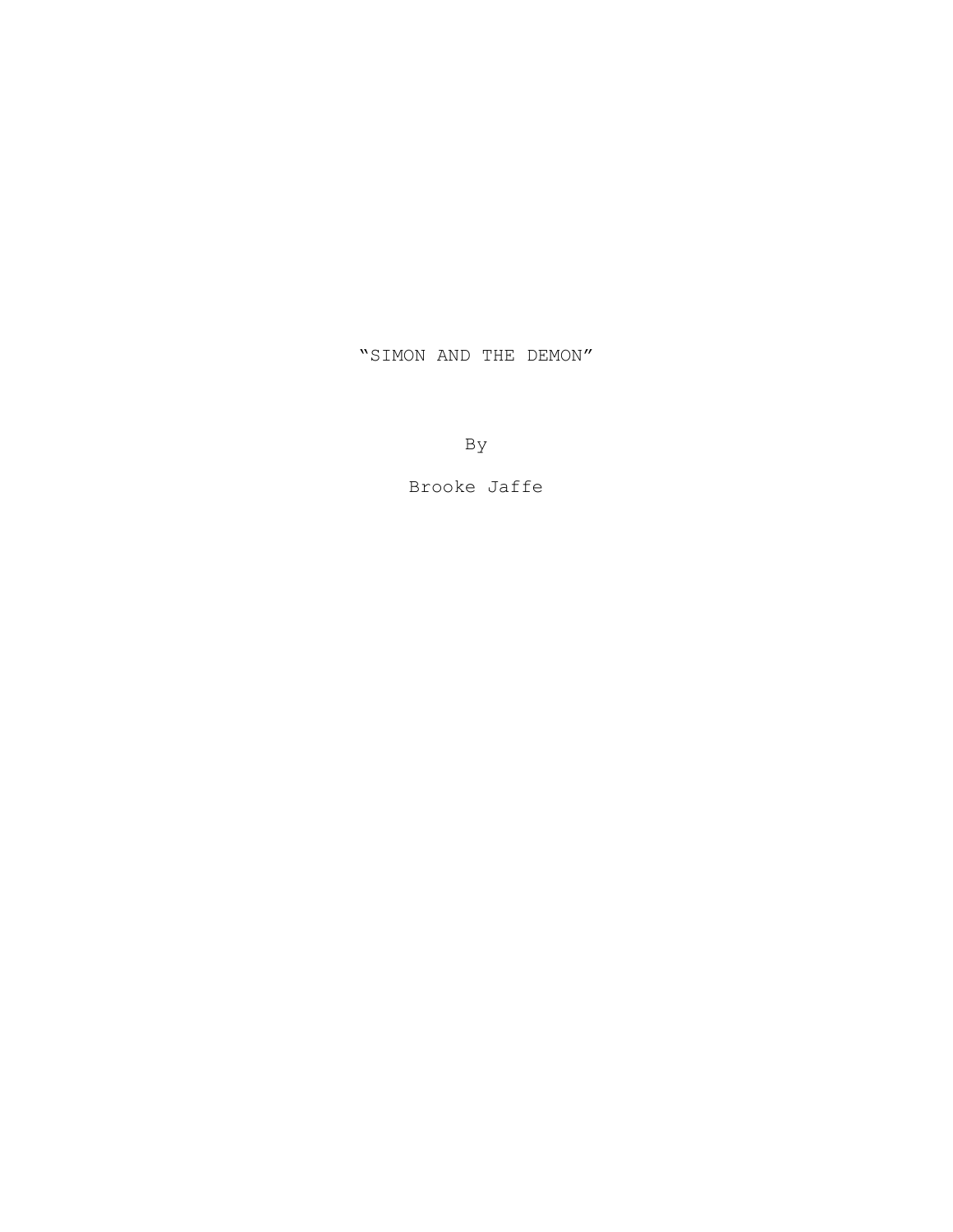FADE IN:

INT/EXT. CAR – DAY

A beaten-up station wagon trundles down a bleary, suncracked highway running inland of Santa Cruz, California. Inside the car is SIMON (23), white-knuckled hands on the steering wheel, squinting through the bruises blooming on his face and past the unforgiving sunlight with a grimace. He's the kind of shaggy-haired, sun-speckled California "dude" who would look at home in a 90's extreme sports movie, and probably has a tenuous relationship with wearing shirts; though at the moment he's dressed in the cheery primary colors of a fast food chain uniform stained with drops of browned blood. It comes from his nose, judging by the crust above his upper lip. The inside of the car is strewn with a few towels, a wetsuit, and a plastic water bottle labeled "holy water" in sharpie. The tip of a surfboard pokes out over the back seat.

#### SIMON

I can't believe you did that.

In the back seat appears THE DEMON(ageless), a ram-horned humanoid with blood red skin and yellow eyes, looking rather smug as it lounges languidly across the car and drums its claws against one goat-furred knee.

## THE DEMON

You're welcome.

#### SIMON

For what? Getting me fired? Again?

#### THE DEMON

For getting you out of that wretched establishment.

## **STMON**

Dude, I need to pay my fucking rent. I need to eat. I need to do basic human shit and you know what? That costs money! Money I need to have a job to get.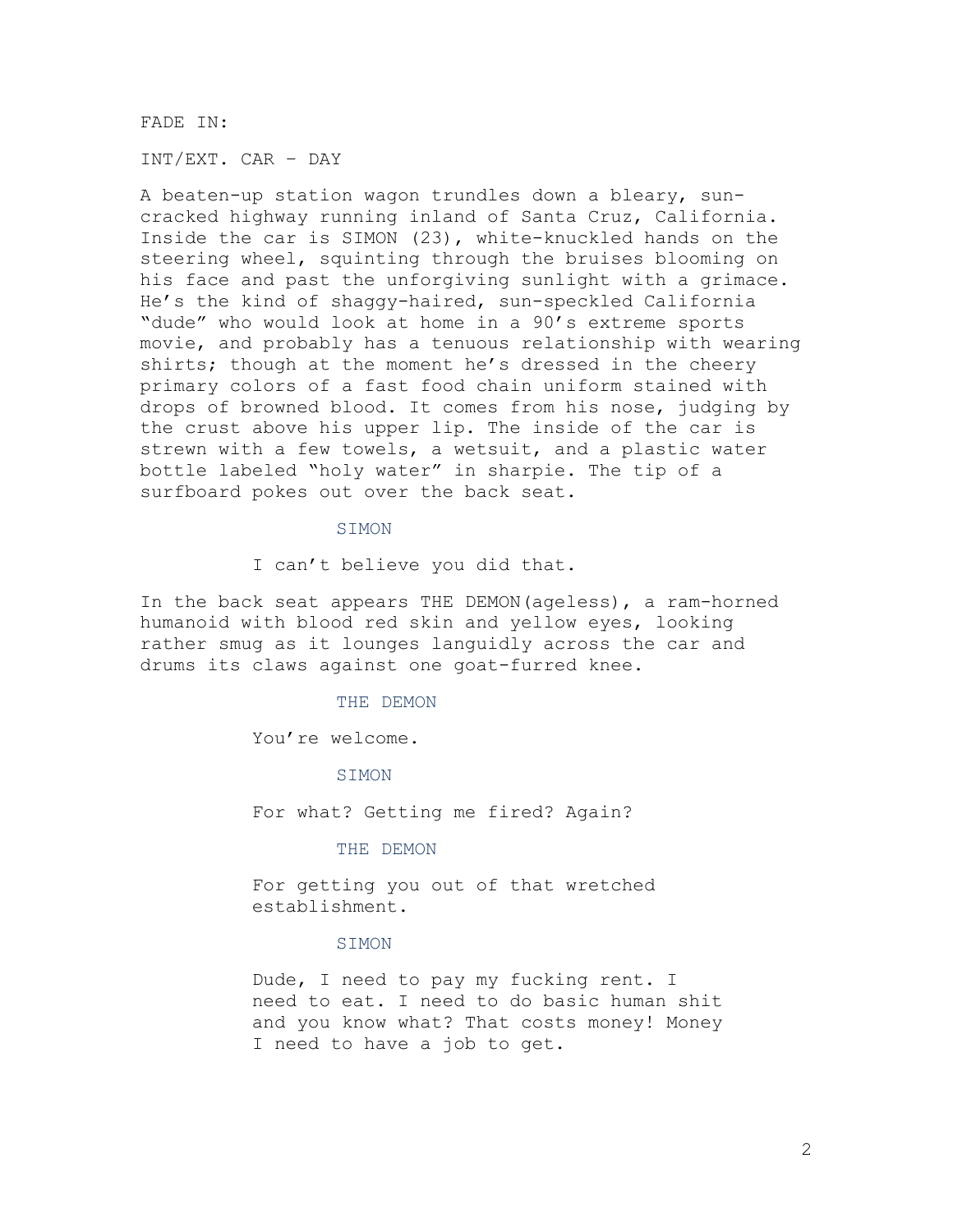The Demon rolls its eyes.

#### THE DEMON

Now, now--

#### **STMON**

A job *you* so fucking generously got me fired from!

### THE DEMON

Oh please, stop being so dramatic.

## SIMON

(scoffs) Dramatic.

#### THE DEMON

Yes, dramatic. That accursed place is beneath you, and far beneath me. I would not abide it a moment longer. Its loss means nothing to us.

#### SIMON

Us? That's fucking rich.

## THE DEMON

Yes, child, US. Your body, your mind, they are as much mine as they are yours. You know this.

Simon goes rigid, tugged by a flick of the Demon's wrist, and he pulls the car over to the side of the road and stops it in the wide, empty emergency lane. They both dip forward as he slams on the break. The Demon looks nonplussed, and with a second flick Simon's body releases.

## SIMON

(in disbelief) You just did it again. We agreed--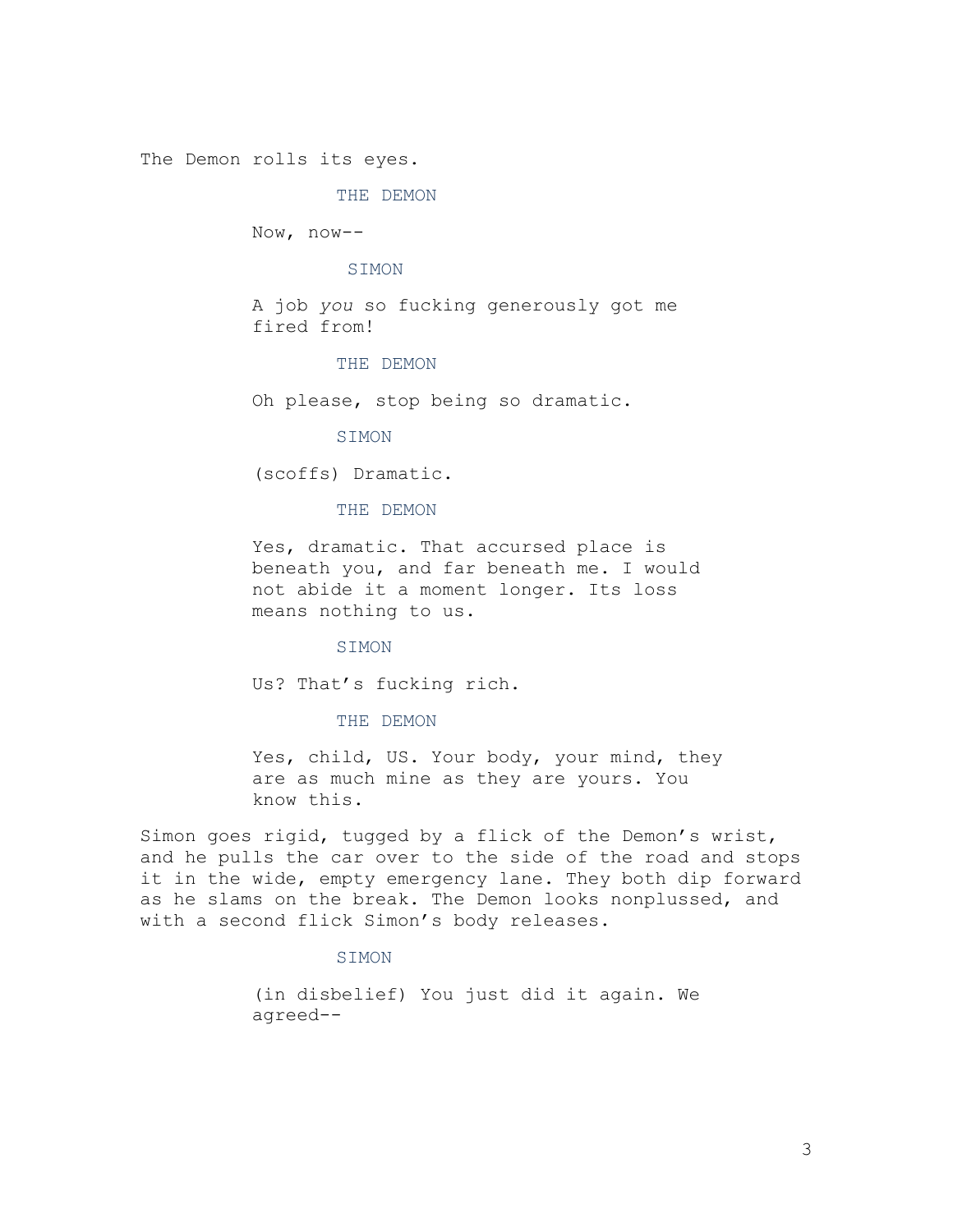#### THE DEMON

That you would maintain control so long as you did not threaten our wellbeing. Yes, yes.

## SIMON

And that's worked for, like, how long now?

## THE DEMON

Time passes so quickly, I hardly know.

## SIMON

Fifteen years. Fifteen years! And you just broke it! Can't go to college, I can't hold a goddamn job because of you--

#### THE DEMON

All I did was act upon your heart's desires. (Leaning forward, poking one claw into Simon's shoulder to punctuate:) *You* hated that place. *You* resented those people. *You* wanted nothing more than to tear that man to shreds. Compared to your violent heart, what I did was… restrained.

#### SIMON

You think beating the shit out of my manager *in front of everyone in the kitchen* was RESTRAINED? You sunnovabitch--

The Demon's glib smile drops and he raises a hand, drawing his finger through the air in a horizontal slash as Simon's mouth zips shut. He looks horrified, angry— but resigned. Tears are forming at the corners of his eyes. This isn't the first time this has happened.

## THE DEMON

You forget who you are speaking to. Calm yourself, child.

## **STMON**

Mmmmph.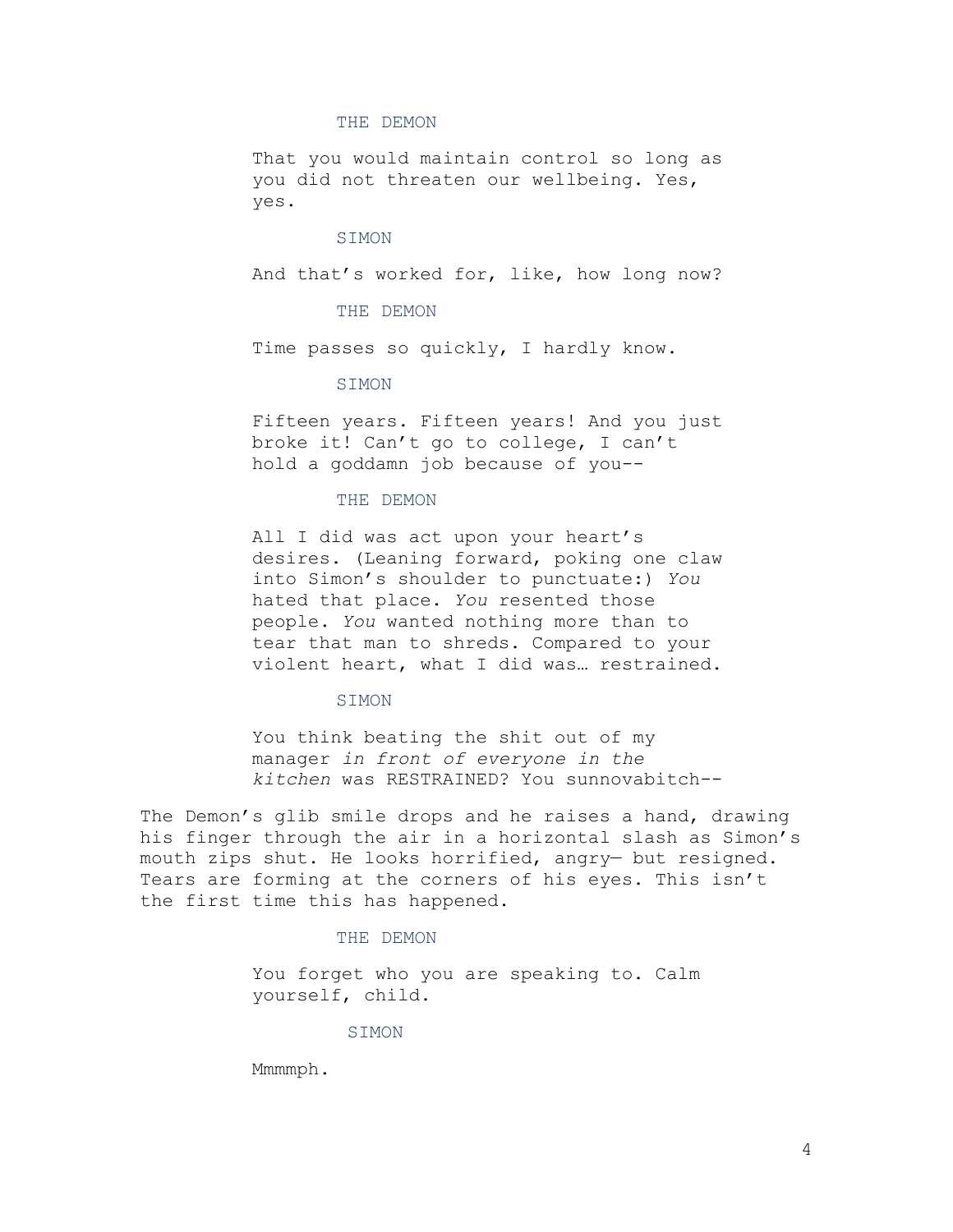## THE DEMON

There, that is better. Now: know I am aware of your mortal concerns. I am aware of everything you are and more. I am aware that YOU know that you do not need to go through these pitiful charades of normalcy, and yet you cling to them like a child to his mother's teat. I can provide for you, child: having me makes you more powerful than any human alive. Why do you continue to deny me so?

#### SIMON

Mmmphphmm.

The Demon makes a sweep through the air with his finger and Simon's mouth unzips again.

## **STMON**

(Coughing, panting) Because… because if I don't— well. You can make me miserable all you want, I can handle it. But… I-I'm not going to let you make everyone else miserable, too.

#### THE DEMON

(Considering, some dark plan brewing in his mind.) Hm, interesting. Let us test that theory, shall we?

Horror dawns on Simon's face.

#### SIMON

No, please—

Simon goes stiff, a gasp punctuating the moment his eyes widen and tears stream freely down his face. He blinks once, and his eyes are yellow.

#### THE DEMON

(In Simon's voice) It has been fifteen years, you said? That is quite a long time to go without stretching my legs.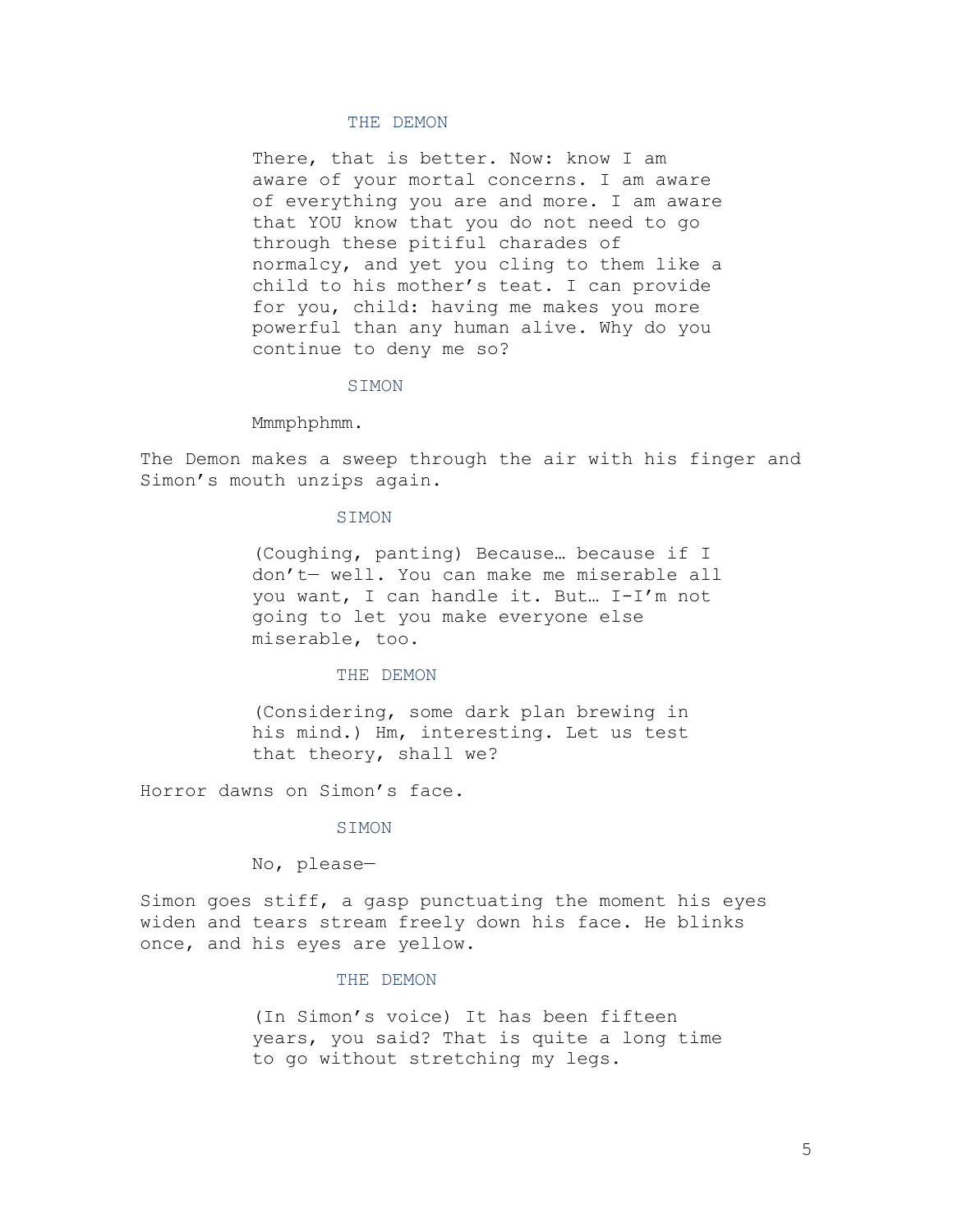The Demon, using Simon's body, revs the car back to life and pulls back out onto the highway. Now, sitting in the backseat where The Demon once was, is Simon— the *real* Simon. His eyes are wide. As the car pulls off at the next exit he lunges for the front seat and is thrown back with another casual flick of The Demon's hand.

#### SIMON

No— You can't—

He dives back and is tossed away again. Some of the junk in the backseat (wetsuit, surfboard leash) wrap around his neck and arms and bind him down to the back seat.

THE DEMON

Behave yourself.

## EXT. SIMON'S HOUSE - DAY

The car pulls off at the next exit and turns at a light, drives into a residential neighborhood, and pulls into the driveway of a small blue house with a wave-pattern mailbox and a surfboard leaned up against the wall of the open garage. The Demon stops the car and gets out. Simon continues to struggle.

SIMON

Stop! NO! I— I'll do what you want just—

The Demon pauses at the open door.

THE DEMON

A child who disobeys must be punished.

He shuts the door and walks up to the garage door, unlocking it. A dog barks and wags its tail, until it sniffs at The Demon's hand and suddenly backs off. A woman's voice can be heard from inside.

## MOTHER

Simon, you're home early?

#### THE DEMON

Yeah, mom. Crazy day at work.